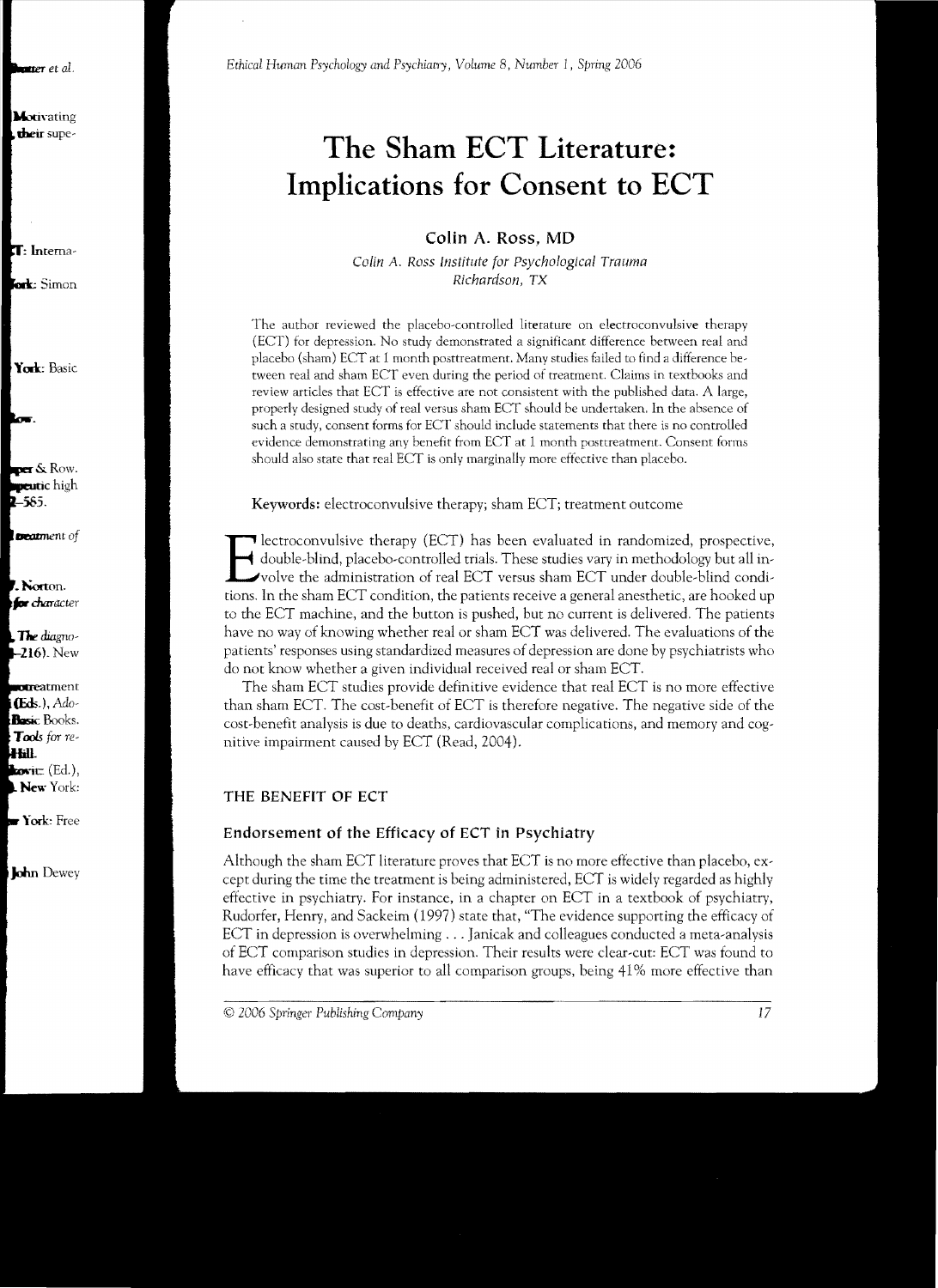placebo,  $32\%$  more effective than sham ECT  $\dots$  the extraordinary efficacy of ECT is now well established."

This statement by Rudorfer, Henry, and Sackeim is contradicted and disproven by a study by Sackeim et a1. (2001), that is, by the authors' own data, and by the data in the sham ECT literature. In the study by Sackeim et a1. (2001), 316 subjects with unipolar major depression were treated with ECT; of these, 290 completed the ECT phase of the study. The response rate to ECT among these 290 subjects was 54.8%, where response was defined as a 60% reduction in Hamilton Rating Scale for Depression (HAM-D) scores. This is not significantly different from the 51 % response rate to antidepressant medication noted in a meta-analysis of drug trials by Walsh, Seidman, Sysko, and Gould (2002).

Of the 159 subjects in Sackeim et a1. (2001) who remitted in response to ECT, 84 were then randomized to placebo ( $N = 29$ ), nortriptyline ( $N = 27$ ), or nortriptyline plus lithium  $(N = 28)$ . Of the group on placebo, 4 withdrew, 21 relapsed and 4 maintained their remission; of the group on nortriptyline, 2 withdrew, 15 relapsed and 10 maintained their remission; and of the group on nortriptyline plus lithium, 5 withdrew, 9 relapsed and 14 mainrained their remission. Thus, of the original 316 subjects started on ECT, only 28 (9.7%) maintained their remission throughout the 24 weeks of the study. These data refute the statement by Rudorfer et a1. (1997) that ECT is extraordinarily effective.

Despite the data in the sham ECT literature, the view that ECT is a highly effective treatment for depression continues to be endorsed widely in the psychiatric literature. For instance, the authors of a recent study (Dombrovski et a1., 2005) opened their paper with the statement that, "Electroconvulsive therapy (ECT) is the most effective biological treatment for major depression." Yet, the authors of this study reported that of 328 patients scoring 21 or higher on the HAM-D, only 55.8% went into remission after an average of 11.2 ECT treatments.

It is often asserted that ECT is especially indicated for severe depression. However, in a recent study of 73 patients given ECT (Kho, Zwinderman, & Blansjaar, 2005), the remission rate, defined as a 60% or greater reduction in baseline HAM-D score, was 65.7% for participants with baseline scores above 25, and 67.6% for participants with baseline scores below 25. The claim that ECT is particularly superior to medication or cognitive therapy in severe cases is also not supported by a body of adequately designed, replicated data.

I will now review the sham ECT studies, a review article by Janicak et a1. (1985), and a recent report of the UK ECT Review Group (2003), in order to demonstrate that: (a) ECT is no more effective than placebo, except during the period of time the treatment is being administered; (b) even during the time it is being administered, real ECT is only marginally superior to placebo; and (c) widespread claims over the past 2 decades that ECT is highly effective are inconsistent with the data.

#### THE SHAM ECT STUDIES

The following are all the sham ECT studies I could find that meet criteria for the highest, most conclusive level of evidence in medicine: randomized, prospective, double-blind, placebo-controlled trials. It is an undisputed principal of evidence-based medicine that such trials provide definitive evidence of the effectiveness, safety and cost-benefit of a medical treatment.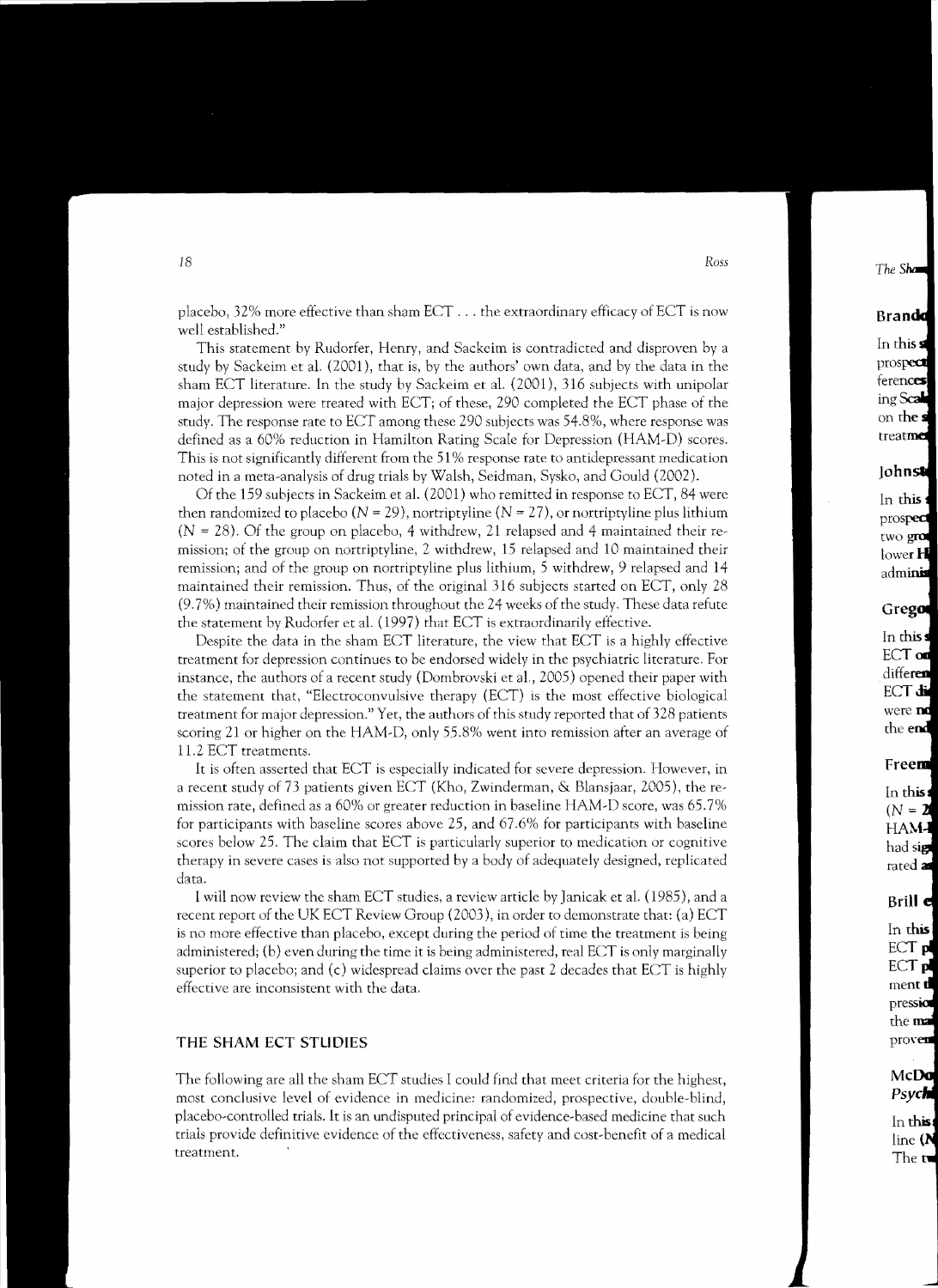## Brandon et al., British Medical Journal, 1984

In this study, 53 patients received real ECT and 42 received sham ECT on a double-blind, prospective, randomized basis. All subjects had a diagnosis of depression. There were no differences between the real and sham ECT groups in scores on the Hamilton Depression Rating Scale (HAM-D) at the beginning of the study or at weeks 12 and 28. The authors focused on the significantly lower HAM-D scores at 2 and 4 weeks but these occurred during the treatment when the patients with real ECT would have been confused and disoriented.

## Johnstone et aI., Lancet, 1980

In this study, 70 depressed patients were randomly assigned to real or sham ECT on a prospective, double-blind basis. There were no differences in HAM-D scores between the two groups at the beginning of the study or at 1 and 6 months. There was a significantly lower HAM-D score in the real ECT group at weeks 2 and 3 while the treatment was being administered.

## Gregory, Shawcross, & Gill, British TournaI of Psychiatry, 1985

In this study, 69 depressed patients were randomly assigned to unilateral, bilateral or sham ECT on a prospective, double-blind basis. The authors discussed at length the significant differences between groups during the course of the treatment: bilateral and unilateral ECT did not differ from each other, and both were superior to sham ECT. However, there were no differences between the three groups on the HAM-D at 1, 3 and 6 months after the end of treatment.

## Freeman, Basson, & Crighton, Lancet, 1978

In this study, 40 depressed patients were randomly assigned to real  $(N = 20)$  or sham ECT  $(N = 20)$  on a prospective, double-blind basis. There were no significant differences in HAM-D scores between the two groups at the end of treatment, but the real ECT patients had significantly lower scores during the treatment. Out of the 40 patients, 36 (90%) were rated as "substantially improved."

## Brill et aL, Archives of Neurology and Psychiatry, 1959

In this study, 97 subjects were randomly assigned to receive real unmodified ECT, real ECT plus succinylcholine, real ECT plus thiopental, sham ECT plus thiopental or sham ECT plus nitrous oxide, All patients lost consciousness and were unaware of which treatment they received. Patients were a mixture of people with schizophrenia ( $N = 60$ ) and depression ( $N = 30$ ). There were no statistically significant differences between the groups on the main study measure, the Lorr Psychiatric Rating Scale, which measures percentage improvement from baseline.

## McDonald, Perkins, Marjerrison, & Podilsky, American Journal of Psychiatry, 1966

In this study, 30 depressed subjects were randomly assigned to one of four groups: amitriptyline (N = 10); real ECT (N = 12); placebo medication (N = 4); and sham ECT (N = 4). The two control groups were combined in the analysis of the outcome measures  $(N = 8)$ .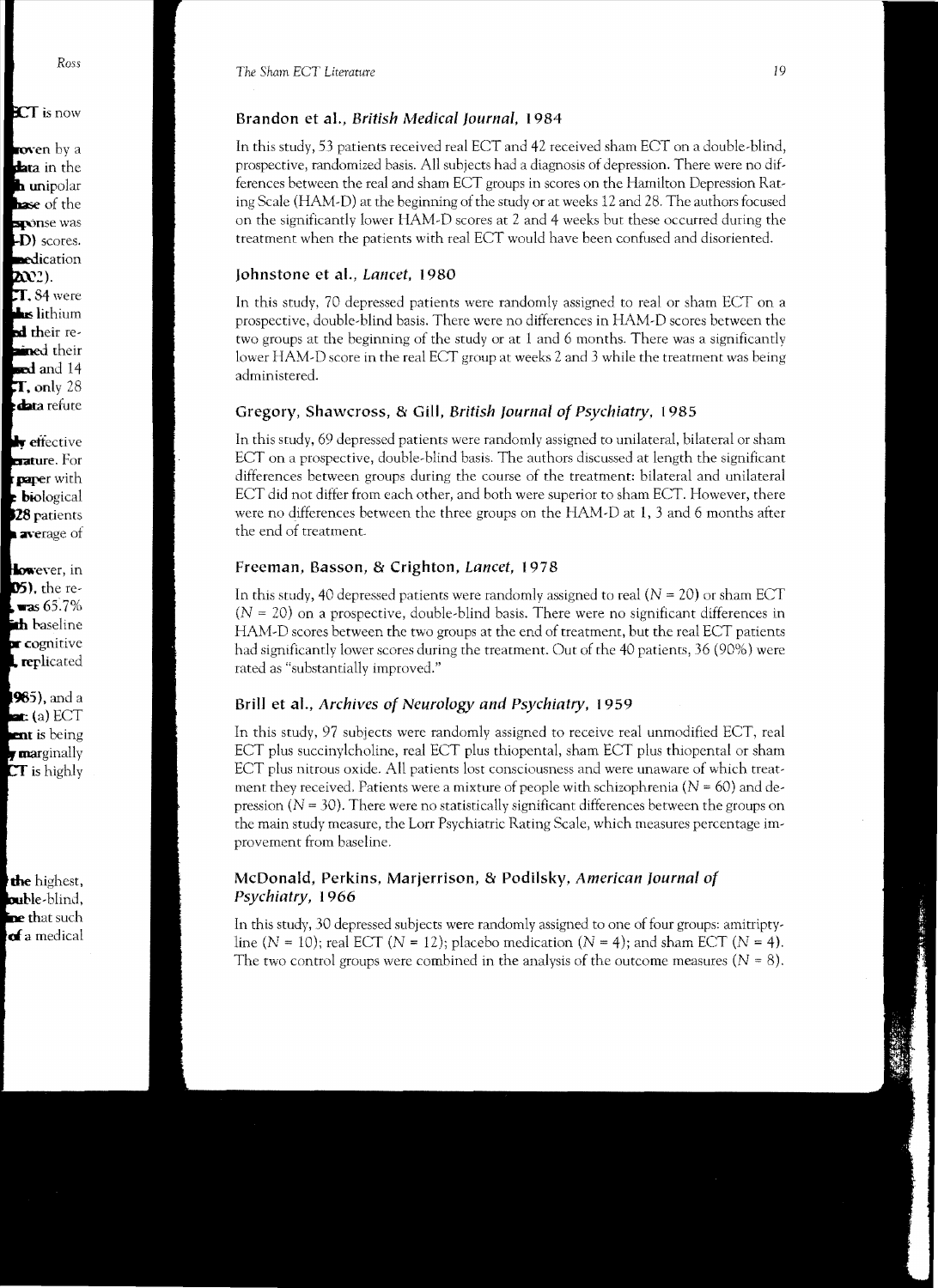The retest on the study measures was done only once, at 1 month after the beginning of treatment. There were no differences between the three groups (real ECT; amitriptyline; combined controls) on nurses' ratings of improvement or on Bender-Gestalt drawings. The two treatment groups were equal to each other and both were superior to controls on a psychiatrists' rating of improvement, a depression rating scale, and subscales of the MMPI for depression and psychasthenia.

Due to the small number of subjects ( $N = 4$  for sham ECT) and the failure to retest subjects at 1, 2 or more months posttreatment, the results of this study provide little support for the hypothesis that real ECT is more effective than sham ECT, except during the period of time when the treatment is being administered.

#### **Ulett, Smith, & Glesser,** *American Journal of Psychiatry,* **1956**

In this study, 84 patients were assigned to receive real ECT, photoconvulsive therapy, subthreshold photoconvulsive therapy, or thiopental-induced sleep. There were 21 subjects in each group. Photoconvulsive therapy was a technique in which a seizure was induced by repeated light stimulation combined with the drug hexazol, which reduced the seizure threshold. There were 48 subjects with a "schizophrenic reaction" or an "involutional psychotic reaction," 8 with manic-depression, and 28 with a "psychotic depressive reaction" or "psychoneurotic depressive reaction."

At the end of treatment, the mean improvement on the Malamud Psychiatric Rating Scale was 30.7% for photoconvulsive therapy, 26.8% for ECT, 15.6% for subthreshold photoconvulsive therapy and 15.0% for thiopental-induced sleep. No statistical analyses were conducted.

At 3-month follow-up, the percentage of subjects rated as socially recovered was 57.1 % for photoconvulsive therapy,  $28.6\%$  for ECT,  $4.8\%$  for subthreshold photoconvulsive therapy and 23.8% for thiopental-induced sleep. This means that there was no difference between real ECT and a barbiturate-induced sleep. At 6 months, the percentages rated as socially recovered were 57.1% for photoconvulsive therapy, 19.0% for ECT, 14.3% for subthreshold photoconvulsive therapy, and 19.0% for thiopental-induced sleep.

This study suffers from inclusion of schizophrenic patients, and failure to repeat the main study rating scale at 3 and 6 months. The data show no difference between groups at 3 and 6 months.

#### **Fahy, Imlah, & Harrington,** *Journal of Neuropsychiatry,* **1963**

In this study, 60 depressed patients were randomly assigned to real ECT, imipramine, or thiopentone sleep. There were 20 subjects in each group. Ratings were made by blind raters at the end of 3 weeks of treatment. Two sets of ratings were reported: staff ratings and doctor ratings. There were no significant differences between the groups on either set of ratings.

#### **Lambourn & Gill,** *British Journal of Psychiatry,* **1978**

In this study, 16 depressed patients received real ECT and 16 received sham ECT on a randomized basis. After six treatments, the average HAM-D score in the real ECT group was 24, and in the sham ECT group it was 3 L After a further month, the average HAM-D score in the real ECT group was 16 and in the sham ECT group it was 12.6.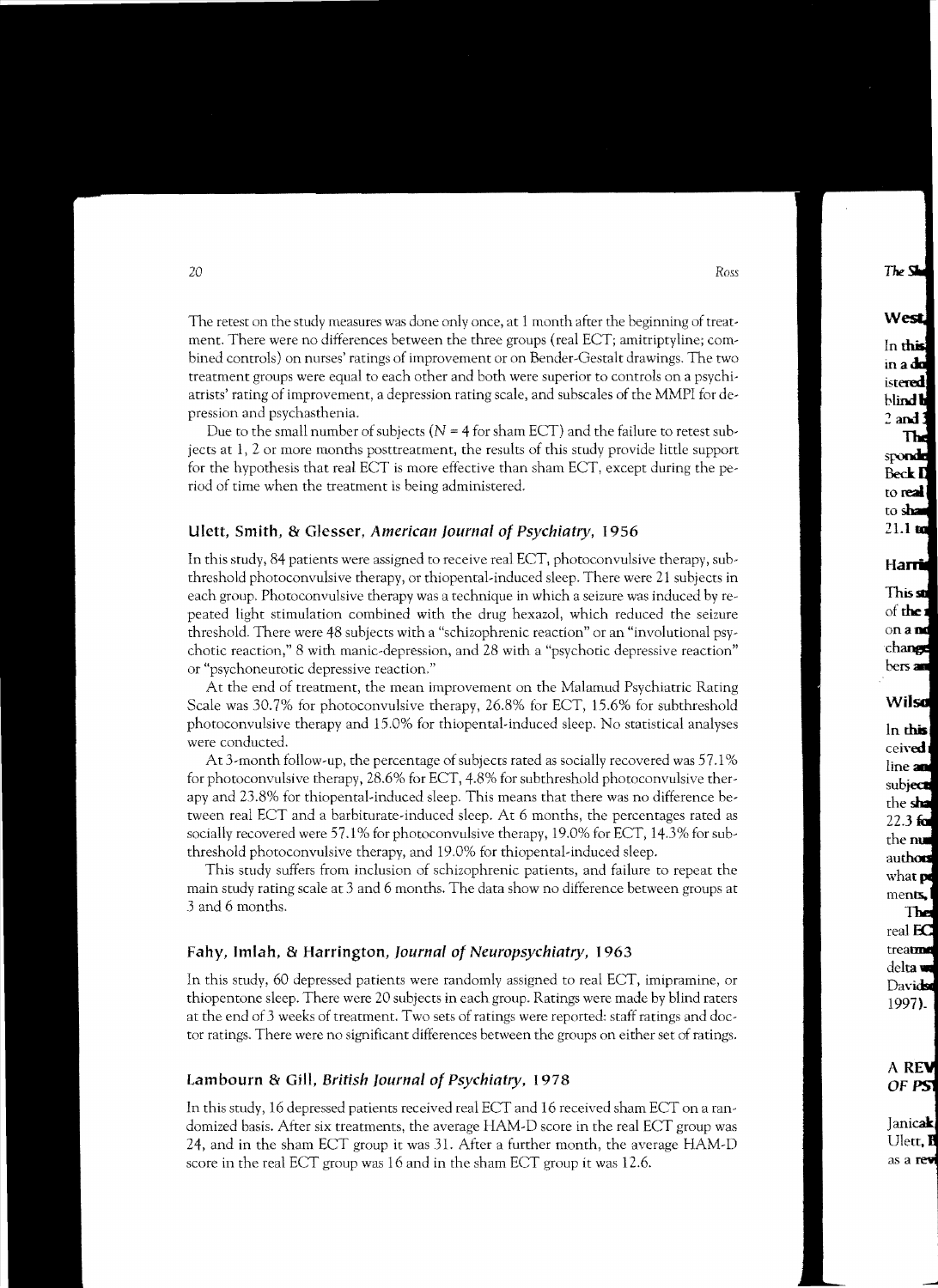## **West, British Medical Journal, 1981**

In this study, 11 depressed subjects received real ECT and 11 subjects received sham ECT in a double-blind, randomized, prospective format. Two treatments per week were administered for 3 weeks, then subjects could be crossed over to the other treatment on a doubleblind basis, "if judged therapeutically desirable." Ratings were done at baseline, at weeks 1, 2 and 3 and then 5 days after the sixth treatment.

The real and sham ECT groups did not differ at baseline but the real ECT group responded much better on a global rating by a psychiatrist, a global rating by nurses and the Beck Depression Inventory. Of the 11 subjects receiving sham ECT, 10 were crossed over to real ECT on a double-blind basis while none of the real ECT subjects were crossed over to sham ECT. Among the ten crossed-over subjects, the average Beck score dropped from 21.1 to 11.9 during 3 weeks of real ECT.

## **Harris & Robin, Journal of Mental Science, 1960**

This study involved 4 subjects who received real ECT and 4 who received sham ECT. Two of the real ECT subjects showed slight improvement and two showed great improvement on a nonblind global assessment by clinicians. Three of the sham ECT subjects showed no change and one showed slight improvement according to the nonblind raters. These numbers are too small to have any clinical or statistical significance.

## **Wilson, Vernon, Guin, & Sandifer, Journal of Neuropsychiatry, 1963**

In this study, 6 subjects received real ECT and 6 received sham ECT. In addition, 6 received real ECT plus placebo and 4 received real ECT plus imipramine. The average baseline and end-of-treatment scores were not given, but judging by graphs for the individual subjects, the average baseline HAM-D score for the real ECT group was about 29 and for the sham ECT group about 28–29. Average HAM-D score reductions over 5 weeks were 22.3 for real ECT and 10.5 for sham ECT. Although no statistical analysis was done and the number of subjects was small, this appears to be a clinically significant difference. The authors concluded with a statement that the sham ECT "group is too small to estimate what percentage of similar subjects improve without specific electrical and chemical treatments, but certainly some do."

These are all the sham ECT studies I could locate. They uniformly demonstrate that real ECT is no more effective than sham ECT, except during the period of time when the treatment is being administered. This is also the time period when recipients show increased delta waves and decreased alpha and beta waves on electroencephalogram (Weiner, Rogers, Davidson, & Kahn, 1986), and impairment of cognition and orientation (Rudorfer et al., 1997).

## **A REVIEW ARTICLE BY JANICAK ET AL., AMERICAN JOURNAL OF PSYCHIA TRY, 1985**

Janicak et al. (1985) reviewed the sham ECT literature and tabulated the results from Ulett, Brill, Harris, Fahy, Lambourn, and West in a table. Janicak's review represents itself as a review of the efficacy of ECT for depression. The numbers in Janicak's table do not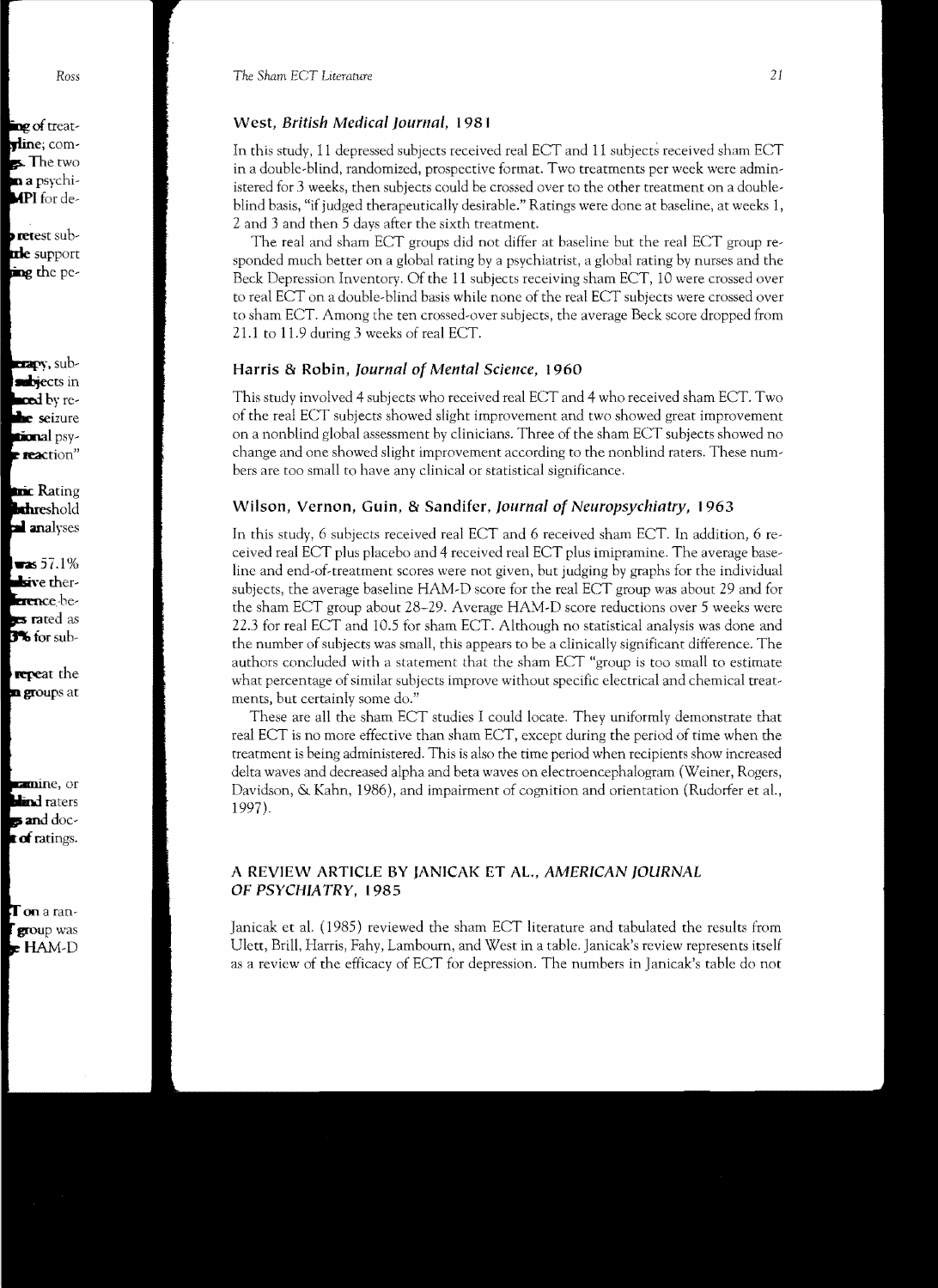match the data in the original studies. Janicak concluded that the overall efficacy of real ECT in these studies was 77.8% compared to 27,6% for sham ECT. However, Janicak misreponed the data in the original studies, Errors in the Janicak review include: the number of subjects is incorrect; the number categorized as responders is incorrect or cannot in fact be inferred from the published data; and the fact that psychotic subjects were used in the studies is not mentioned,

## **Ulett**

According to Janicak, the Ulett study involved 43 subjects receiving real ECT and 40 receiving sham ECT, In fact, 21 subjects received electrically induced ECT, 21 received photoconvulsive ECT, 21 received subthreshold photoconvulsive ECT, and 21 received thiopental sleep, Photoconvulsive ECT was more effective than electrically induced ECT.

According to Janicak, 28 of the 43 real ECT subjects were responders while only 14 of the sham ECT subjects were responders, Janicak lumped together the electrical and photoconvulsive patients to support a conclusion about ECT, which is unscientific in itself,

In addition, the data in the original study were not divided into responders and nonresponders; Janicak calculated these results from the ratings in the study. The categories reported in the original study were: recovered; marked improvement; improved; slight improvement; and no change or worse,

If the real and photoconvulsive ECT groups are combined for  $N = 42$  and the subthreshold photoconvulsive and thiopentone groups are combined for an  $N = 42$ , then 28 subjects given real ECT were improved or better, while 15 of the sham ECT subjects were improved or better. Janicak's review describes ECT for treatment of depression; the authors do not mention that 48 of Ulett's subjects had psychoses.

#### **Brill**

According to Janicak, in this study 18 subjects received real ECT and 8 received sham ECT: 12 real ECT subjects responded compared to 2 sham ECT subjects. In fact, 59 subjects received real ECT and 39 received sham ECT. The data were reported as percentage of improvement and there is no plausible way to convert them to dichotomous categories of responder and nonresponder. Also, 38 subjects receiving real ECT had schizophrenia.

## **Harris**

Janicak grouped nonblind global assessments of no change or slight improvement into a category of nonresponder, and categorized subjects showing great improvement as responders. This is reasonable and he had the number of subjects correct,

#### **Fahy**

According to Janicak, in the Fahy study, 17 subjects received real ECT, of whom 12 were responders, while 17 subjects received sham ECT, of whom 8 were responders. In fact, 20 subjects were randomized to receive real ECT, 20 to receive imipramine and 20 to receive thiopentone. There were no significant differences between groups. At the end of the trial, 17 real ECT subjects and 17 sham ECT remained in the study: 12 real ECT subjects were rated as improved, or recovered or minimal symptoms only, compared to 8 sham ECT subjects. In this study, Janicak had the numbers right, but did not comment on the lack of statistical significance.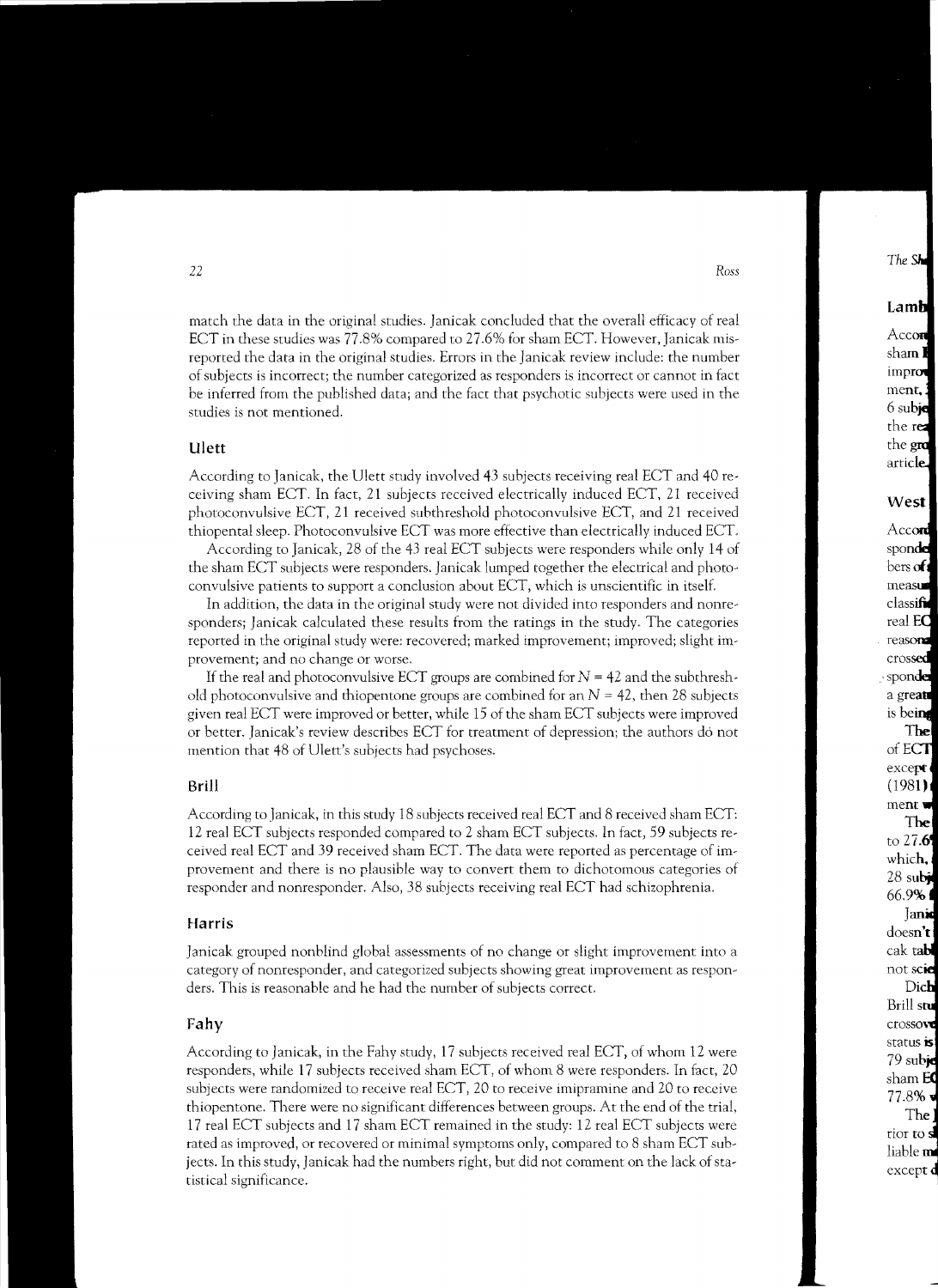## **Lambourn**

According to Janicak, in this study 16 subjects received real ECT and 16 subjects received sham ECT, with 8 responders in each group. In fact the sham ECT group showed greater improvement on the HAM-D. HAM-D scores were also reported as 1%-33% improvement, 34%-66% improvement, and 67%-100% improvement. According to these ratings, 6 subjects in each group improved 67%-100%. The total improving 34%-100% was 11 in the real ECT group and 11 in the sham ECT group. Although Janicak was correct that the groups had equal numbers of responders, the absolute numbers are wrong in the review article.

#### **West**

According to Janicak, in this study 11 subjects received real ECT, of whom all 11 were responders, while 11 subjects received sham ECT, of whom only 1 was a responder. The numbers of subjects are correct. The data were in fact reported as average scores on three different measures; subjects were not divided into responders and nontesponders by West. Janicak classified subjects as responders if they were crossed over and then reported that 11 of 11 real ECT subjects were responders compared to 0 of 11 sham ECT subjects. This is a fairly reasonable extrapolation from the crossover data but it may not be valid. Since subjects were crossed over "if judged therapeutically desirable," some of them may have been partial responders. Nevertheless, the West supports the overall conclusion that real ECT causes a greater reduction in depression than sham ECT during the period of time the treatment is being administered, and for a short time after the end of treatment.

The randomized, prospective, double-blind, placebo-controlled literature on the of ECT is consistent and conclusive: There is no difference between real and sham ECT except during the period of time the treatment is being administered. For instance, West (1981) noted that, "the relapse rate after electric convulsion therapy or after six weeks' treatment with an antidepressant remains high."

The review article by Janicak concludes that the efficacy of real ECT is 77.8% compared to 27.6% for sham ECT. This conclusion is based on a review of six sham ECT studies in which, according to Janicak, 73 of 109 subjects responded to real ECT, compared to 3 of 28 subjects who responded to sham ECT. These numbers in fact yield response rates of 66.9% for real ECT and 10.7% for sham ECT.

Janicak's meta-analytic conclusion in the text of the review article (77.8% vs. 27.6%) doesn't match the data in his own table (66.9% vs. 10.7%). Further, the data in the Janicak table do not match the data in the original studies. Therefore Janicak's conclusion is not scientifically sound. It is directly contradicted by the data in the original studies.

Dichotomous categories of responder and nonresponder cannot be derived from the Brill study, therefore it can be excluded. Dichotomized categories can be derived from the crossover rates in the West study, but the validity of equating crossover with nonresponder status is uncertain. The studies by Harris, Ulett, Fahy, Lambourn, and Harris yield a total of 79 subjects receiving real ECT, of whom 53 responded (67.l %) and 79 subjects receiving sham ECT, of whom 34 (43.1 %) responded. This is a much more modest finding than the 77.8% versus 27.6% reported by Janicak.

The ]anicak responder analysis appears to support the conclusion that real ECT is superior to sham ECT. This is not true for several reasons. First, in studies using a valid and reliable measure of depression, the HAM-D, there is consistently no difference between groups, except during the period of time the treatment is being administered. Janicak's responder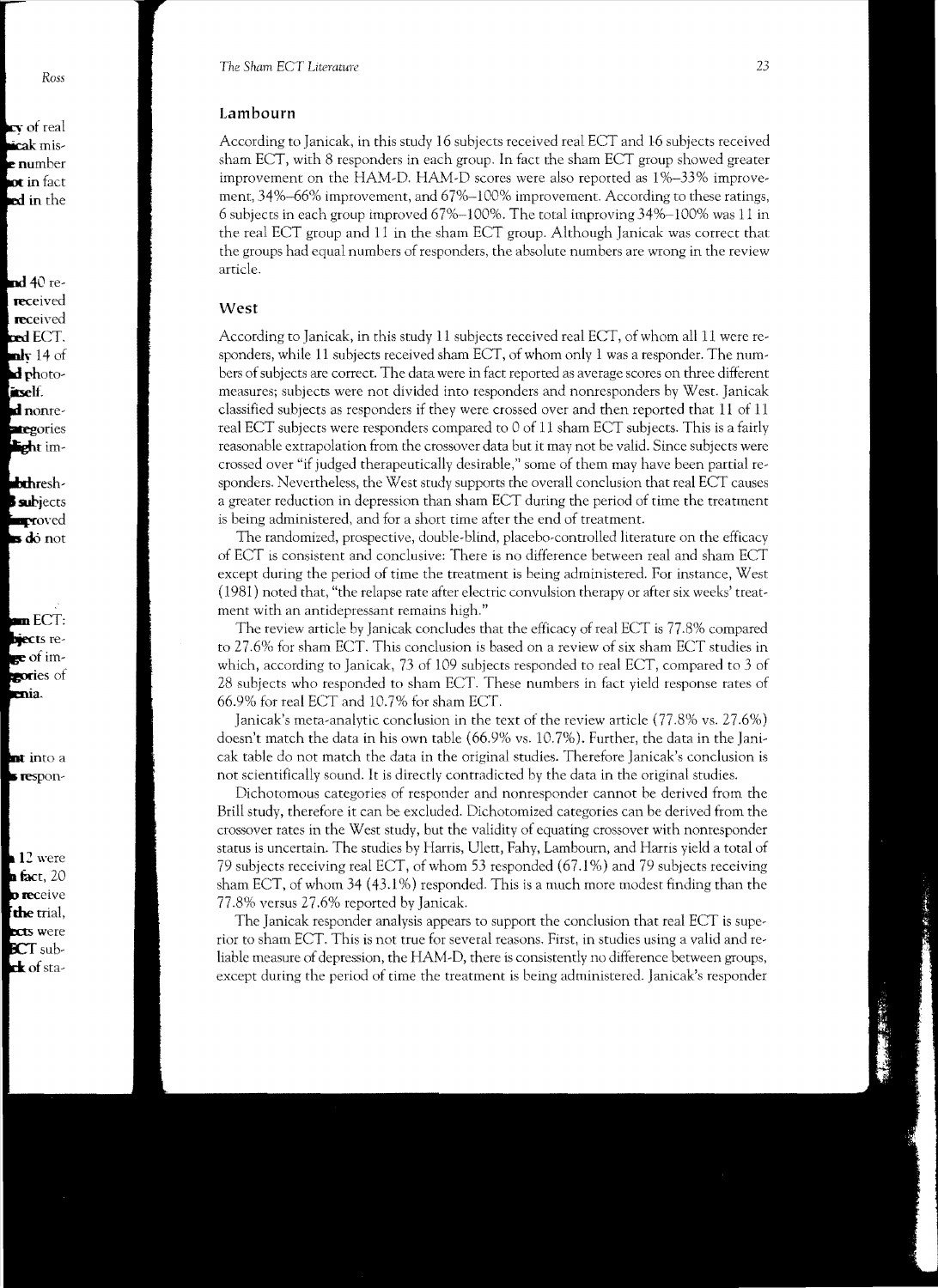status is derived from ratings at the end of treatment, rather than at 1-, 3-, and 6-month follow-ups, at which time no study has found a difference between groups on any measures. Third, several of the studies included psychotic subjects who were not analyzed separately, therefore no clear conclusions about the efficacy of ECT for depression can be drawn from them.

## A REVIEW ARTICLE BY THE UK ECT REVIEW GROUP, THE LANCET, 2003

The UK ECT Review Group (2003) concluded in a review of the Wilson et a1. (1963), West (1981), Lambourn and Gill (1978), Freeman et a1. (1978), Gregory et a1. (1985), and Johnstone et a1. (1980) sham ECT studies that, "Real ECT was significantly more effective than simulated ECT. This result translates into a mean difference in the Hamilton depression rating score (HRDS) of 9.7 (95% CI 5.7 to 13.5) in favour of real ECT. In only one trial were depression ratings scores reported at 6 months after the end of ECT, and a nonsignificant two-point difference in final BDRS was noted (95% CI -2.7-6.7) in favour of the simulated group."

Like the Janicak et a1. (1985) review, the UK ECT Review group's findings 2 decades later are not consistent with the data in the original studies. The view that ECT is highly effective continues to be endorsed in review articles up to the present (American Psychiatric Association, 2001; Husain et a1., 2004; Kho, Van Vreeswijk, Simpson, & Zwinderman, 2003; Pagnin, De Queiroz, Pini, & Cassano, 2004; van der Wurff, Stek, Hoogendijk, & Beekman, 2003; Wijeratne, Halliday, & Lindon, 1999), even though it is contradicted by the data.

Examining the UK ECT Review Group's analysis of the six sham ECT studies they cite as providing HAM-D evidence of the superiority of real ECT, the first problem is that the HAM-D was not administered in West (1981). It can therefore be excluded.

In the remaining five studies, the UK ECT Review Group had the number of subjects correct, but in Johnstone et a1. (1980), the number of subjects in each group is not stated. The ECT Review Group did not state what assumption it made concerning the number of subjects in each group. It only cited the fact that 70 subjects were entered, and did not note that only 62 completed the study. I will assume 36 subjects in each group for my analysis.

Wilson et a1. (1963) reported only change scores, not baseline and end scores: a reduction of 22.3 *(SD 1.6)* for real ECT and 10.5 *(SD 5.9)* for sham ECT. Freeman et al. *(1978)* did not state the HAM-D scores but they can be estimated from graphs; baseline of 29 and end-point of 13 for real ECT; and baseline of 28 for sham ECT and end-point of 11 for sham ECT.

Gregory et a1. (1985) reported a score reduction of 30.5 for unilateral ECT, 30.5 for bilateral ECT, and 13.9 for sham ECT. I will combine the two real ECT groups for my analysis below. Johnstone et a1. (1980) did not report numerical HAM-D scores, but they can be estimated from their graphs: baseline of 55 and end-point of 18 for real ECT, and baseline of 51 and end-point of 17 for sham ECT. Lamboum and Gill (l978) reported a baseline score of 50 and end-point score of 16 for real ECT, and a baseline score of 54 and end-point of 12.6 for sham ECT.

These data yield the following for real ECT:  $[(6 \times 22.3) + (20 \times 16) + (46 \times 29.25) +$  $(36 \times 37) + (16 \times 34) = 3675.3/124 = 29.6$  average HAM-D score reduction. For sham ECT, the findings are:  $[(6 \times 10.5) + (20 \times 17) + (23 \times 13.9) + (36 \times 34) + (16 \times 41.4)]$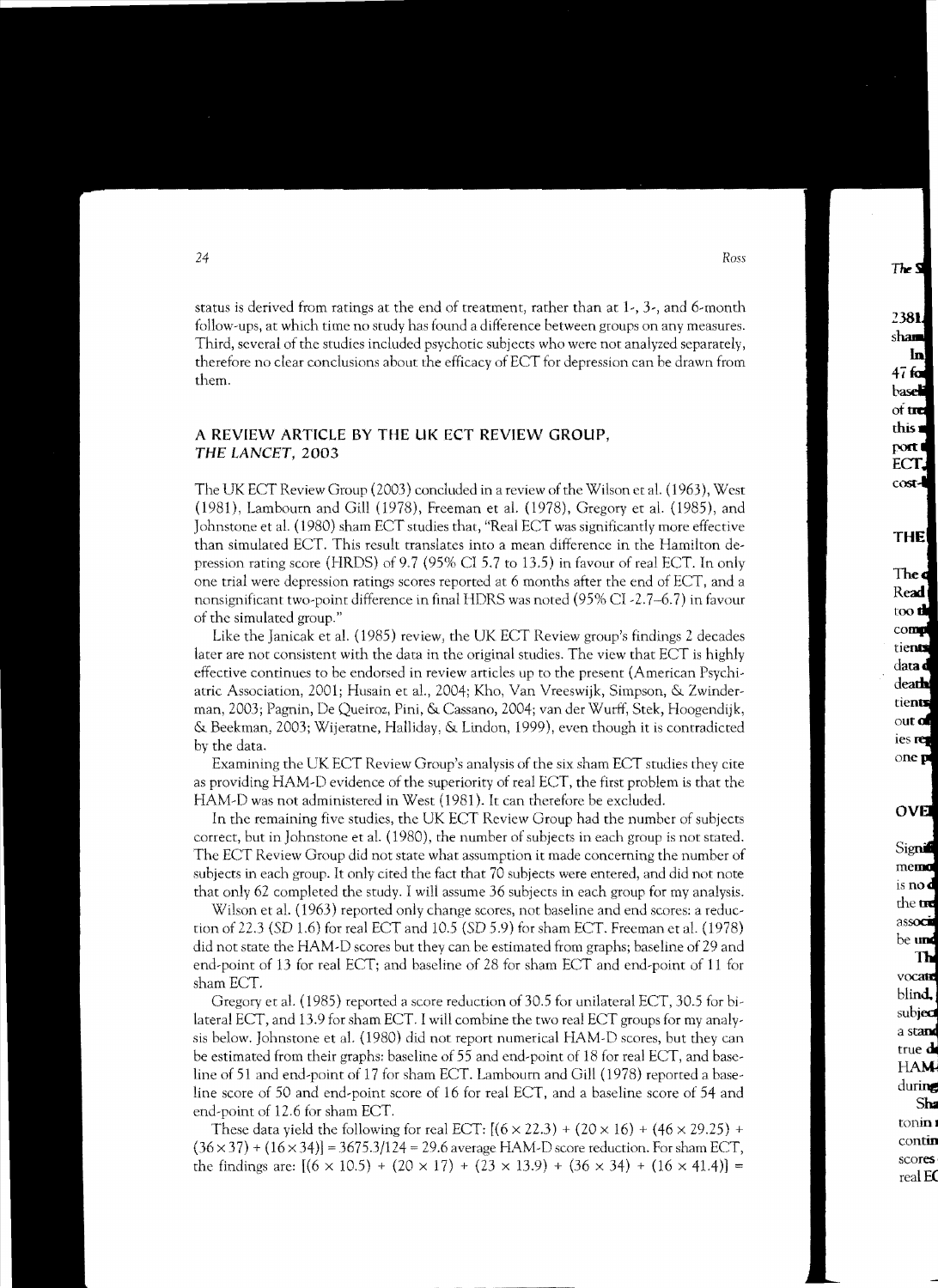2381.4/101 = 23.6 average HAM-D score reduction. Thus the difference between real and sham ECT is 6 points, not 9.7 as reported by the UK ECT Review Group.

In the three studies for which baseline HAM-D scores were reported, the average was 47 for real ECT and 45 for sham ECT, so the randomization appears sound. Averaging the baseline scores, then, if a person starts with a HAM-D score of 46, on average at the end of treatment, his score will be 16 if he got real ECT and 22 ifhe got sham ECT. Although this may be statistically significant, it is not a robust difference clinically. It does not support the conclusion that ECT is powerful and effective. Only a modest excess cost for real ECT, in terms of morbidity and mortality, would be required to yield an overall negative cost-benefit for real ECT.

## **THE COSTS OF ECT**

The cost side of the cost-benefit equation for ECT was recently reviewed by Read (2004). Read (2004) demonstrates that just as the benefit of ECT is overrated by proponents, so too the cost is minimized. For instance, Rudorfer et a1. (1997) state that the risk of serious complications is about 1 in 1,000 patients, while the risk of death is about 1 in 10,000 patients, which is approximately the same as the rate of death from general anesthesia. The data do not conform to these claims: for instance, Frank (1978), in a review of 28 articles on death rates from ECT, reported that there were 90 ECT-related deaths out of 130,216 patients, a rate of one death per 1,447 people. Pippard and Ellam (1981) reported four deaths out of 2,594 patients, a rate of one death per 648.5 persons treated with ECT. Other studies reported ECT-related death rates as high as one patient out of 212 (Breggin, 1979) and one per 298 patients (Strensrud, 1958).

#### **OVERALL CONCLUSIONS**

Significant costs ofECT in terms of death, cardiovascular complications, and impairment of memory and cognition are described by ECT advocates (Rudorfer et al., 1997). Since there is no demonstrated benefit from real ECT compared to sham ECT, except during the time the treatment is being administered; since even that difference is modest; and since ECT has associated morbidity and mortality; an adequate study of the effectiveness of ECT should be undertaken by investigators who wish to continue using ECT.

The burden of proof that ECT can be prescribed ethically and rationally lies with its advocates. They should conduct a research study involving a randomized, prospective, doubleblind, placebo-controlled design in which the placebo is sham ECT. In such a study, all subjects should meet DSM-IV-TR criteria for unipolar depression and all should score above a standard cutoff of 20 on the HAM-D. Even with this design, it is questionable whether a true double blind is ever possible in sham ECT research, and questionable whether the HAM-D is valid in the real ECT group, due to the cognitive impairment that is universal during the time real ECT is being administered.

Sham and real ECT subjects should be further randomized to receive a selective sero' tonin reuptake inhibitor (SSRI) or a placebo. The medication arm of the study should be continued for 12 months and subjects should be classified as responders if their HAM-D scores drop by 50%. Average score reductions in each of the four groups (real ECT-SSRI; real ECT-placebo; sham ECT-SSRI; sham ECT-placebo) should also be calculated, as should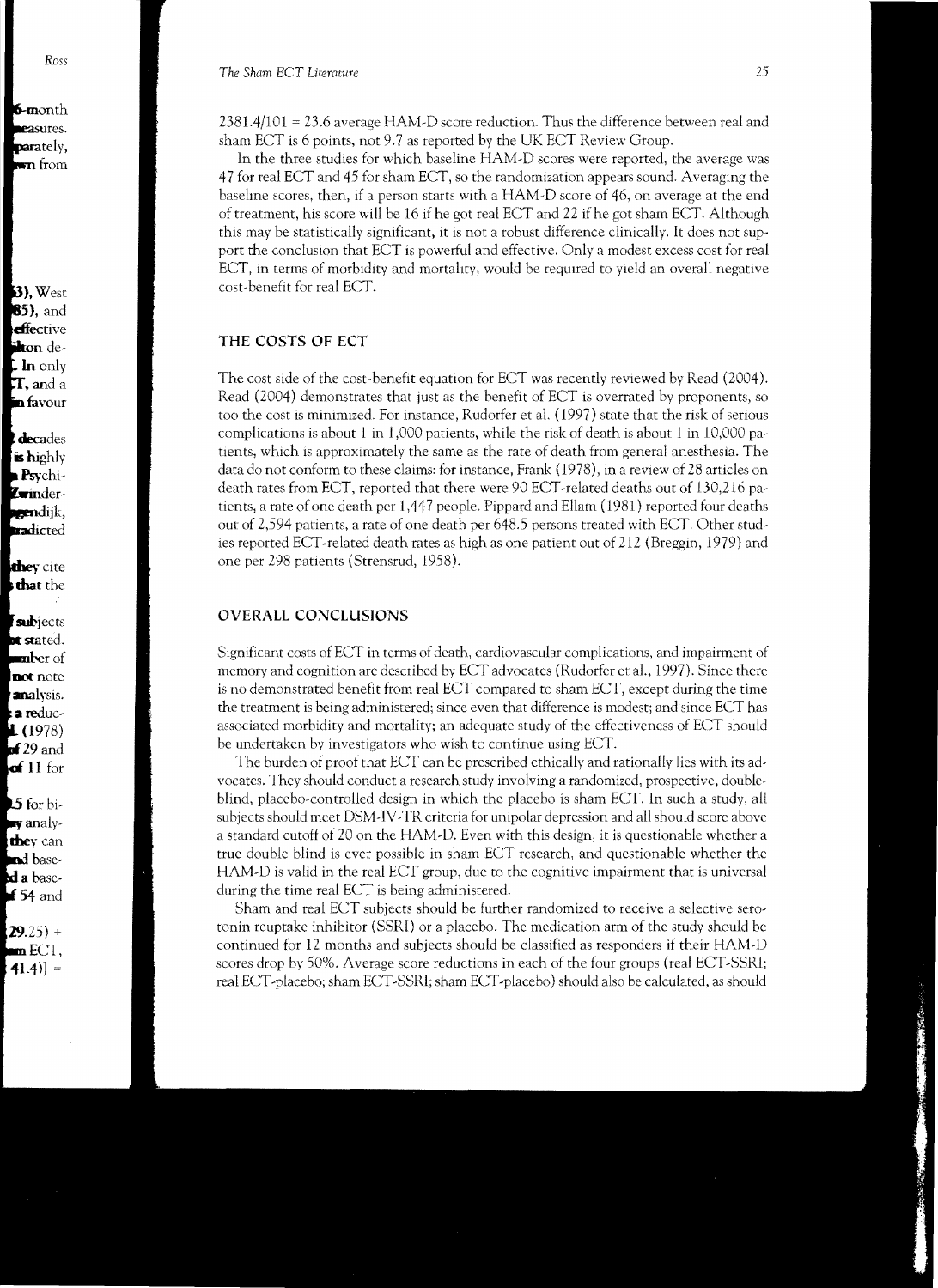relapse rates. About 30% of subjects in the sham ECT-placebo group should be responders, since this is the overall average placebo response rate in antidepressant studies (Walsh, Seidman, Sysko, & Gould, 2002).

ECT can only be administered for a short period of time due to increasing cognitive impainnent and disorientation, therefore it is not possible to provide two or three treatments a week as a maintenance treatment. The only possible benefit of ECT compared to antidepressant medication is a more rapid induction of remission, followed by a high rate of relapse in the absence of maintenance medication. Whether this is a true antidepressant effect of ECT or merely an artifact of cognitive and memory impairment could be determined with valid and reliable measures of cognition and memory performance, which should be included in the study.

Repeated electroencephalograms should be taken during the research study. They might demonstrate that the "antidepressant" effect of ECT correlates with the presence of an ECT-induced organic brain syndrome characterized by increased delta waves and decreased alpha and beta waves on electroencephalogram (Weiner et aL, 1986), and impairment of cognition and orientation (Strensrud, 1958). Other study measures should be medical in nature, and should include cardiovascular, pulmonary and other complications, and mortality in the two groups throughout the study period. Attempted and completed suicide and rates of rehospitalization should also be monitored.

In the absence of such a study, whatever its outcome, the sham ECT literature supports the conclusions that: real ECT is no more effective than placebo, except during the period of time the ECT is being administered; even that difference is modest; a modest amount of cost is required for the overall cost-benefit ofECT to be negative; and, the effectiveness of ECT is overendorsed repeatedly in the psychiatric literature up to the present.

In the absence of an adequately designed and definitive study of real versus sham ECT, ECT consent forms should be modified to state that there is no demonstrated benefit of ECT beyond the period of time it is being administered, and that the difference between real and sham ECT during treatment is modest. It is difficult to understand how anyone could give meaningful consent to ECT without this information being presented to them.

A review of the ECT literature should be undertaken by the Food and Drug Administration, focusing on the effectiveness, complications, and side effects of ECT. This review should be conducted by independent scientists who are not psychiatrists and who do not have a vested interest in ECT. The Food and Drug Administration should then decide what warnings, if any, should be required for ECT, just as it has for psychiatric medications. ECT should be held to the same regulatory and ethical standards as psychiatric medications. \Vhile such a review is pending, and until an adequately designed study such as the one outlined above has been completed, consideration should be given to a moratorium on clinical use of ECT.

#### **REFERENCES**

- American Psychiatric Association. (2001). The *practice ofelectroconvulsive therapy: Recommendations for treatment,* training, *and privileging* (2nd ed.). Washington, DC: American Psychiatric Association.
- Brandon, S., Cowley, P., McDonald, c., Neville, P., Palmer, R., & Wellston-Eason, S. (1984). Electroconvrlsive therapy: Results in depressive illness from the Leicestershire trial. *British Medical Journal,* 288, 22-25.

Breggin, P. (1979). Electroshock: *Its brain-disabling effects.* New York: Springer.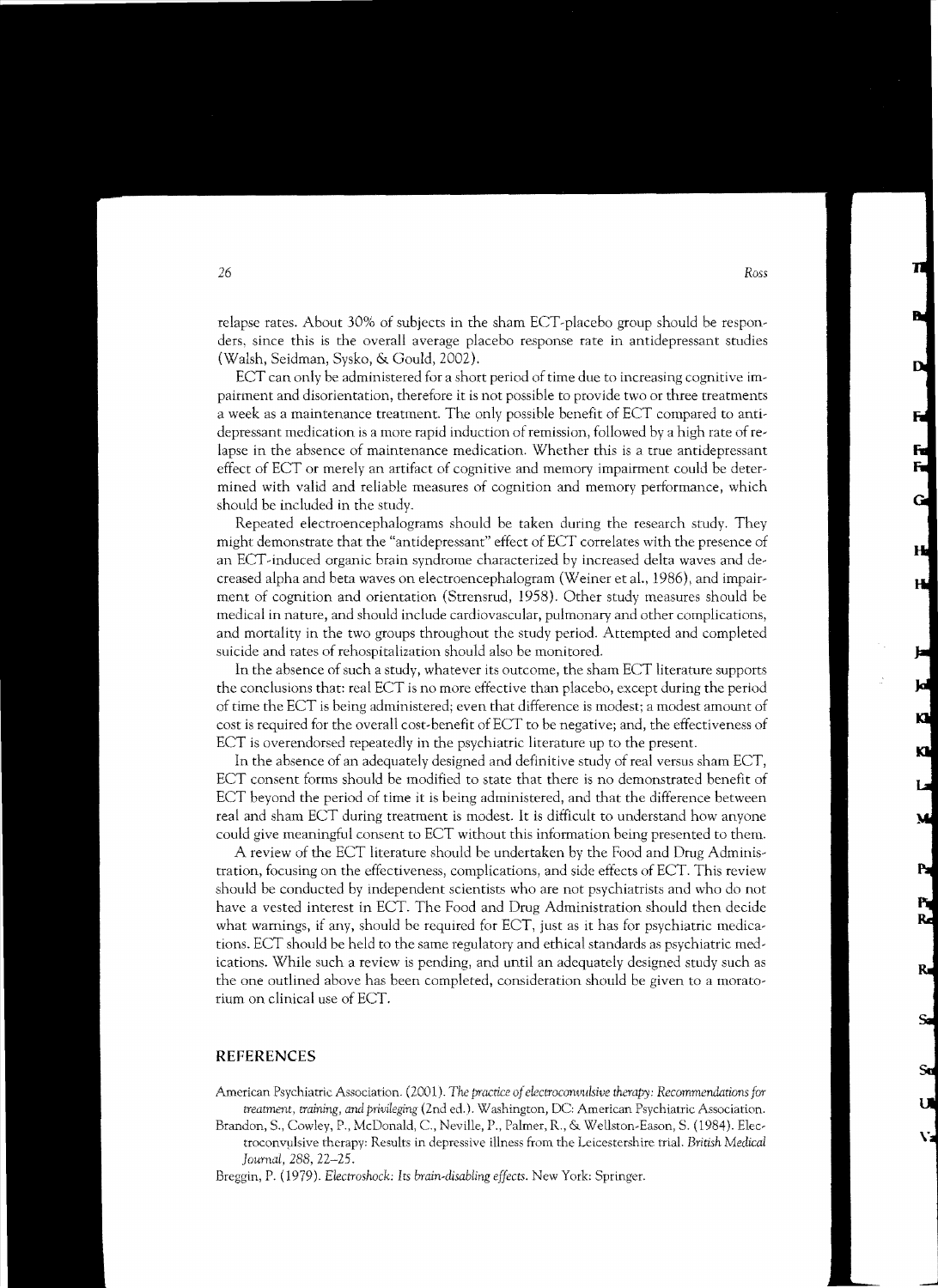- Brill, N. Q., Crumpton, E., Eiduson, S., Grayson, H. M., Hellman, L. 1., & Richards, R. A (1959). Relative effectiveness of various components of electroconvulsive therapy. *Archives of Neurological Psychiatry,* 8, 627-635.
- Dombrovski, A. Y., Mulsant, B. H., Haskett, F. R., Prudic, J., Begley, A. E., & Sackheim, H. A. (2005). Predictors of remission after electroconvulsive therapy in unipolar depression. *Journal of Clinical Psychiatry,* 66, 1043-1049.
- Fahy, P., Imlah, N., & Harrington, J. (1963). A controlled comparison of electroconvulsive therapy, imipramine and thiopentone sleep in depression. *Journal of Neuropsychiatry,* 4, 310-314.
- Frank, L. (1978). *The histcry of shock treatment.* San Francisco: Frank.
- Freeman, C. P. L., Basson, J. V., & Crighton, A. (1978). Electroconvulsive therapy (E.C.T.) and simulated E.C.T. in depressive illness. *Lancet,* 1, 738-740.
- Gregory, Shawcross, C. R., & Gill, D. (1985). The Nottingham ECT Study: A double-blind comparison of bilateral, unilateral and simulated ECT in depressive illness. *British Journal of Psychi*atry, 146, 520-524.
- Harris, J. A., & Robin, A. A (1960). A controlled trial of phenelzine in depressive reactions. *Journal of Mental Science, 106, 1432-1437.*
- Husain, M. M., Rush, A. j., Fink, M., Knapp, R., Petrides, Rummans, T., et al. (2004). Speed of response and remission in major depressive disorder with acute electroconvulsive therapy (ECT): A consortium for research in ECT (CORE) report. *Journal of Clinical Psychiatry, 65,*  485-491.
- ]anicak, P. G., Davis, J. M., Gibbons, R. D., Ericksen, Chang, S., & Gallagher, P. (1985). Efficacy ofEe'T: A meta-analysis. *American Journal of Psychiatry,* 142,297-302.
- Johnstone, E. C., Lawler, P., Stevens, M., Deakin, J. F. W., Frith, C. D., McPherson, K., et al. (1980). The Northwick Park electroconvulsive therapy trial. *Lancet,* 2, 1317-1320.
- Kho, K. H., Van Vreeswijk, M. F., Simpson, S., & Zwinderman, A H. (2003). A meta-analysis of electroconvulsive therapy efficacy in depression. *Journal of* ECT, 19, 139-147.
- Kho, K. H., Zwinderman, A H., & Blansjaar, B. A (2005). Predictors for the efficacy of electroconvulsive therapy: Chart review of a naturalistic study. *Journal ofClinical Psychiatry,* 66, 894-899.
- Lambourn, ]., & Gill, D. (1978). A controlled comparison ofsimulated and real ECT. *British Journal of Psychiatry,* 133,514-519.
- McDonald, 1. M., Perkins, M., Marjerrison, & Podilsky, M. (1966). A controlled comparison of amitriptyline and electroconvulsive therapy in the treatment of depression. American *Journal of Psychiatry,* 122,1427-1431.
- Pagnin, D., De Querioz, V., Pini, S., & Cassano, G. B. (2004). Efficacy of ECT in depression: A meta-analytic review. *Journal of ECT, 20, 13-20.*
- Pippard, J., & Ellam, L. (1981). ECT *in Great* Britain. London: Gaskell.
- Read, J. (2004). Electtoconvulsive therapy. In J. Read, L. R. Mosher, & R. P. Bentall (Eds.), *Models of madness: Psychological, social and biological approaches* tc *schizophrenia* (pp. 85-99). New York: Brunner-Routledge.
- Rudorfer, M. V., Henry, M. E., & Sackheim, H. A. (1997). Electroconvulsive therapy. In A. Tasman, ]. &]. A Lieberman (Eds.), *Psychiatry* 1535-1556). Philadelphia: W. B. Saunders Company.
- Sackheim, H. A, Haskett, R. F., Mulsant, B. H., Thase, M. E., Mann,]. J., Petrinati, H. M., et al. (2001). Continuation pharmacotherapy in the prevention of relapse following electroconvulsive therapy. *Journal of the American Medical Association,* 285, 1299-1307.
- Strensrud, P. (1958). Cerebral complications following 24,562 convulsion treatments in 893 patients. Acta Psychiatrica Neurologica Scandinavica, 33, 115-126.
- Ulett, G. A., Smith, K., & Glesser, G. C. (1956). Evaluation of convulsive and subconvulsive shock therapies utilizing a control group. *American Journal of Psychiatry,* 112, 795-802.
- Van Der Wurff, F. B., Stek, M. L., Hoogendijk, W. J. G., & Beekman, A T. F. (2003). The efficacy and safety of ECT in depressed older adults: A literature review. *Internationallournal of Geriatric Psychiatry,* 18, 894--904.